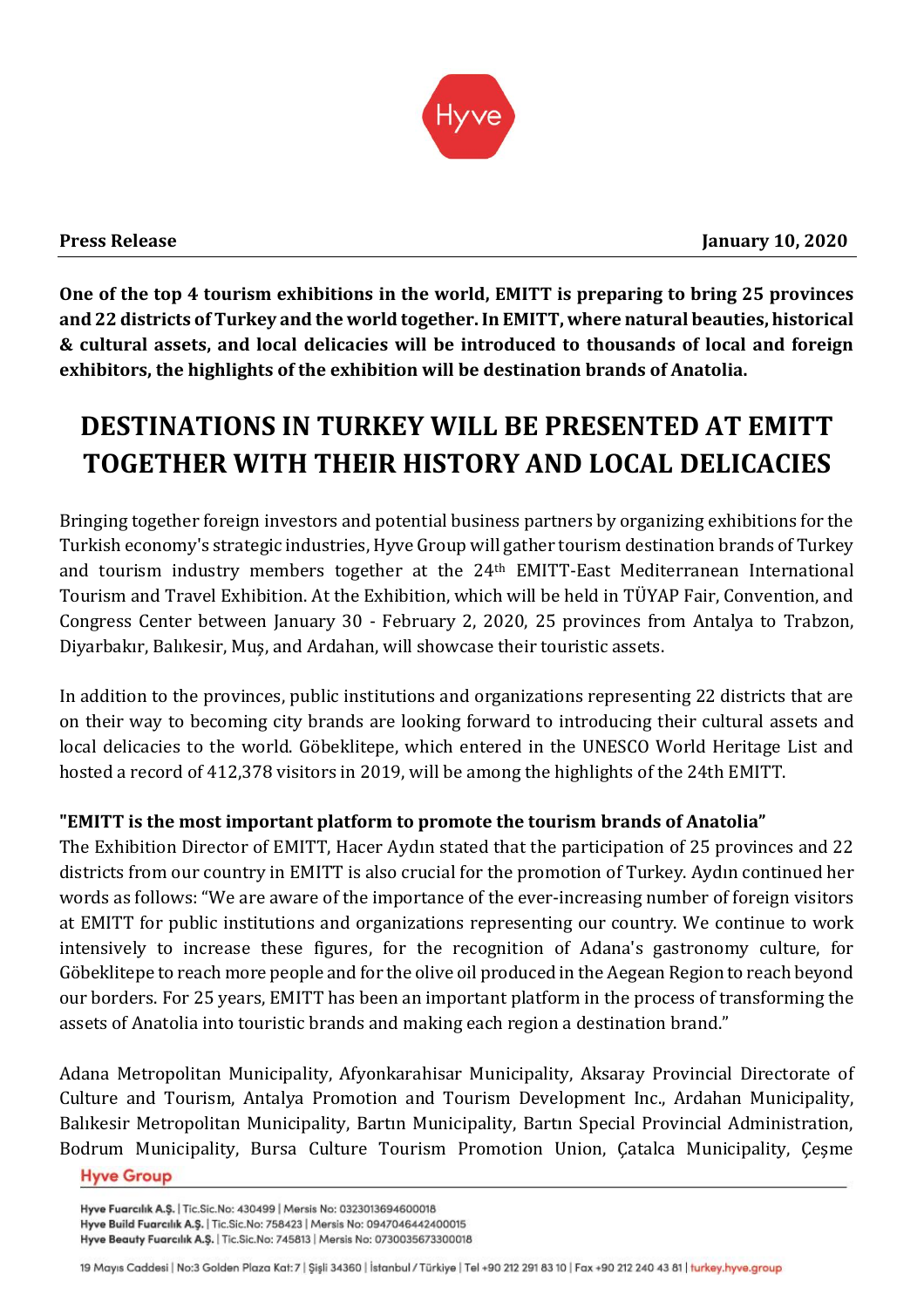

Municipality, Dalaman Municipality, Demre Municipality, Denizli Metropolitan Municipality, Didim Municipality, Diyarbakır Metropolitan Municipality Department of Culture and Social Affairs, Edremit Municipality, Governorship of Elazığ Provincial Directorate of Culture and Tourism, Fethiye Municipality, Gömeç Municipality, Iğdır Municipality, Governorship of İzmir, İznik Municipality, Karabük Provincial Directorate of Culture, Kaş Municipality, Kayseri Provincial Directorate of Culture and Tourism, Karadeniz Ereğli Municipality, District Governorship of Kemah, District Governorship of Kemaliye, Kilis Education, Social, Culture, and Art Research Association, Konya Metropolitan Municipality, Kuşadası Municipality, Marmaris Municipality, Mersin Metropolitan Municipality, Nazilli Municipality, Seydikemer Municipality, Sinop Municipality, Sürmene Municipality, Şanlıurfa Tourism Development Inc., T.R. Governorship of Adıyaman, T.R. Ayvalık Municipality, T.R. Haymana Municipality, T.R. Governorship of Muş, Trabzon Provincial Directorate of Culture and Tourism, Uşak Provincial Directorate of Culture and Tourism, Vize Municipality, Zonguldak Tourism Infrastructure Services Association will represent 25 provinces and 22 districts and be present at the EMITT, which is preparing to host 30 nation brands worldwide in İstanbul. Institutions will present their history, nature, culture, and gastronomic richnesses to the exhibitors and visitors coming from every corner of the world with their lively booths.

## **EMITT attracts worldwide attention**

EMITT is also a heavily attended exhibition in terms of the visitors as well as the tourism professionals since it offers special advantageous holiday opportunities available at the exhibition only. This year, more than 60,000 visitors are expected to attend the Exhibition. EMITT aims to increase its total business volume, which was TRY 3 billion last year, to TRY 4 billion.

EMITT Exhibition will be held under the corporate sponsorship of T.R. Ministry of Culture and Tourism, T.R. Istanbul Governorship, İstanbul Metropolitan Municipality, and Turkish Airlines along with the support of KOSGEB. Turkish Hoteliers Federation (TÜROFED) and the Turkish Tourism Investors Association (TTYD) are also among the business partners of the Exhibition.

## **EMITT has an extensive events program**

The presidents of the associations, academics, and decision-makers will address the subjects of "how will the transformation into responsible and sustainable tourism will become a reality?" and digitalization process of the industry at the Presidents' Forum which will host the leading institutions of the industry including TTYD, TÜROFED, and TÜRSAB as in the previous years. The days filled with conferences, keynote presentations, workshops, stage shows of domestic and international exhibitors will be waiting for visitors in the events program that will be held simultaneously with the exhibition. On the other hand, new technologies and digital solutions applied in tourism promotion and marketing activities will be presented in the experience areas designed for the visitors.

### **Hyve Group**

Hyve Fuarcılık A.Ş. | Tic.Sic.No: 430499 | Mersis No: 0323013694600018 Hyve Build Fuarcılık A.Ş. | Tic.Sic.No: 758423 | Mersis No: 0947046442400015 Hyve Beauty Fuarcılık A.Ş. | Tic.Sic.No: 745813 | Mersis No: 0730035673300018